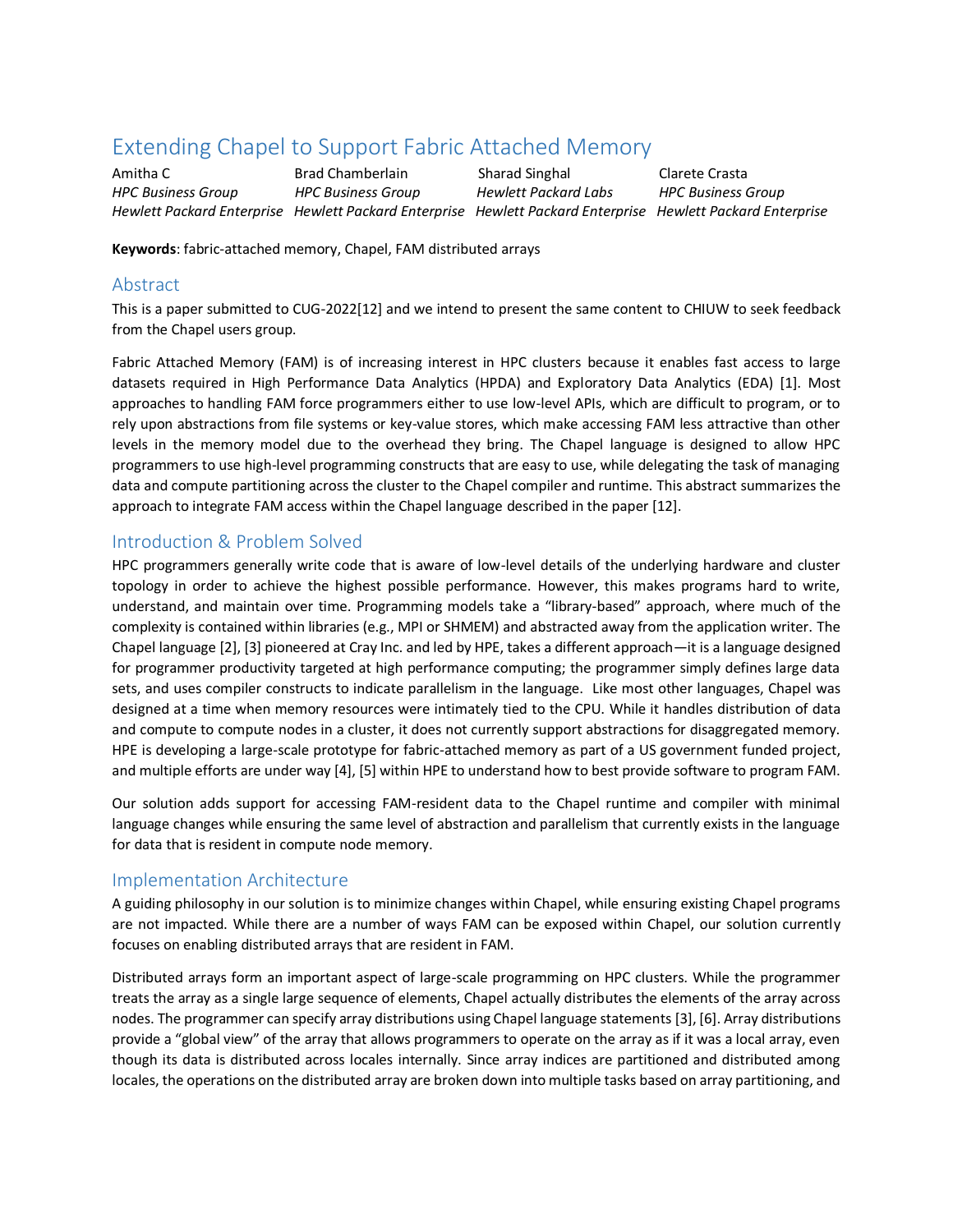are assigned to the respective locales. Our solution takes advantage of abstraction and flexibility within Chapel to define a new distribution polic[y \[7\]](#page-2-7) under Chapel external modules, for array data resident in FAM.



<span id="page-1-0"></span> *Figure 1: DRAM- and FAM-resident distributed arrays*

[Figure 1](#page-1-0) shows a FAM-resident array with the target nodes participating in reads/writes to FAM in parallel. Unlike other distributed arrays in Chapel which reside in DRAM, FAM arrays can outlive the application. To support this, the FAM distribution module requires FAM arrays to be named during array creation. The FAM distribution module converts the high-level array operations into FAM-specific accesses underneath. When a FAM array is created, the complete array of the desired size is allocated on FAM by the current locale. Each locale is then assigned a partition upon which to operate. Parallel array operations such as forall, reduce or scan are internally divided into multiple tasks based on the partitioning, and executed

in parallel by the target nodes. For FAM accesses, the distribution module internally calls the OpenFAM library [\[8\]](#page-2-8) interfaces through the Chapel OpenFAM module. The FAM distribution uses the same domain partitioning policy as the Block distribution [\[6\].](#page-2-6) We envision that our solution would ultimately enable Chapel programs to operate on FAM arrays like any other distributed array in Chapel.

## Evaluation

We have prototyped an initial proof-of concept code, which provides the following operations.

- Random access, Serial and parallel iterations including zippered loops on the FAM array.
- Bulk transfer array to array assignment operations including both FAM and any distributed/vanilla array.
- Reduce, scan, slicing and re-indexing operations on the FAM array.

We have enabled multi-dimensional FAM distributed arrays and we now plan to evaluate the benefits of FAM distributed arrays through performance benchmarks.

# Related Work

Other competitive approaches to disaggregation represent data in FAM using file-system [\[9\]](#page-2-9) or key-value stor[e \[10\]](#page-2-10) abstractions. Academic research literature also has published efforts supporting transparent paging to fabricattached memory [\[11\].](#page-2-11) While attractive from a programming perspective, these approaches often require kernel modules and introduce large paging overheads. FAM access to Chapel applications cluster-wide can also be enabled at the application level through external libraries such as OpenFA[M \[8\],](#page-2-8) or DAO[S \[9\],](#page-2-9) but application developers are required to understand the APIs provided by those libraries, manage FAM and data distribution in FAM, and handle errors explicitly.

All of these approaches involve programming overhead, which contrasts with Chapel's philosophy of programmer productivity. Our solution leverages the OpenFAM library, and can be modified to leverage other libraries that provide access to FAM, while making FAM operations transparent to the programmer.

# Conclusion and future work

We have put together a prototype, and are working through the different cases necessary in preparation for identifying all compiler and runtime changes in Chapel. Our PoCs use alternate approaches to enable early adopters to experiment with FAM using Chapel. Due to the alternate approach used in the implementation and dependencies from the compiler, there is a change in the semantics when performing certain operations on FAM arrays.